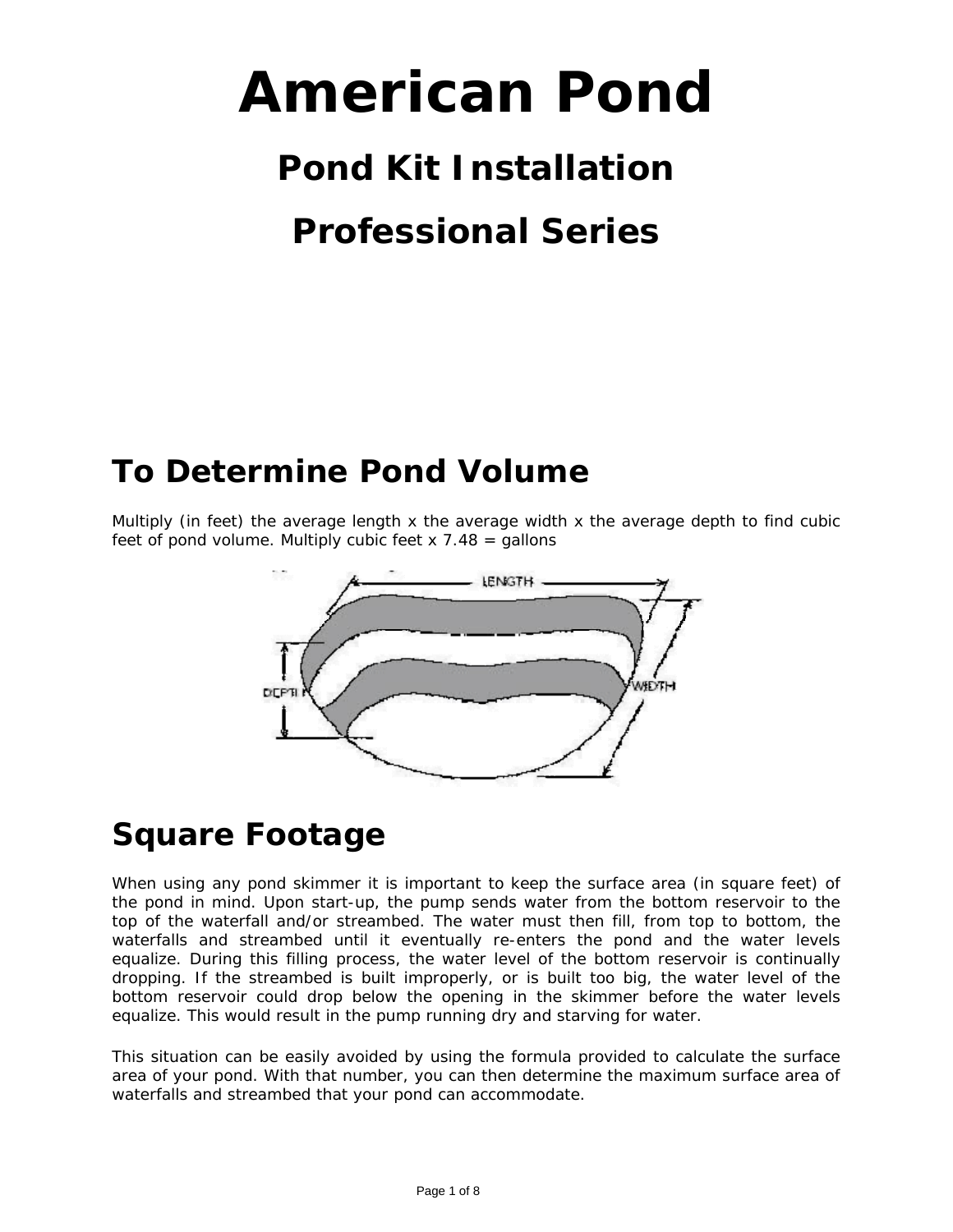# **Surface Footage**

Multiply (in feet) the average length x the average width  $=$  total square feet of the pond surface area. Multiply the surface area of the pond  $x .5 =$  maximum surface area for falls



## **Safety Considerations**

Before embarking on building your new pond, give some thought to the safety of your project during the construction and upon completion. Review local building codes as the should be strictly followed. Be aware of the potential hazard to children and pets. Hitting underground pipes and cables are also a hazard to be aware of when excavating your pond. The pump will require electricity. Be sure all electrical codes are followed when providing power for your pond.

#### **Placement of the FilterFalls and Skimmer**

Now that you have determined the size of the pond, it is time to determine the placement of the components.

Whenever possible it is best to position the Skimmer and FilterFalls directly across from each other at opposite ends of the pond. This setup creates a current that pulls surface debris into the Skimmer. If the Skimmer and FilterFalls are placed too close together, or the pond has an unusual shape, dead areas can occur. These dead areas can be eliminated with the use of multiple falls, multiple skimmers, or the addition of a Satellite Skimmer.

Below are a few examples of Skimmer and FilterFalls combinations that can be used to combat situations like these.

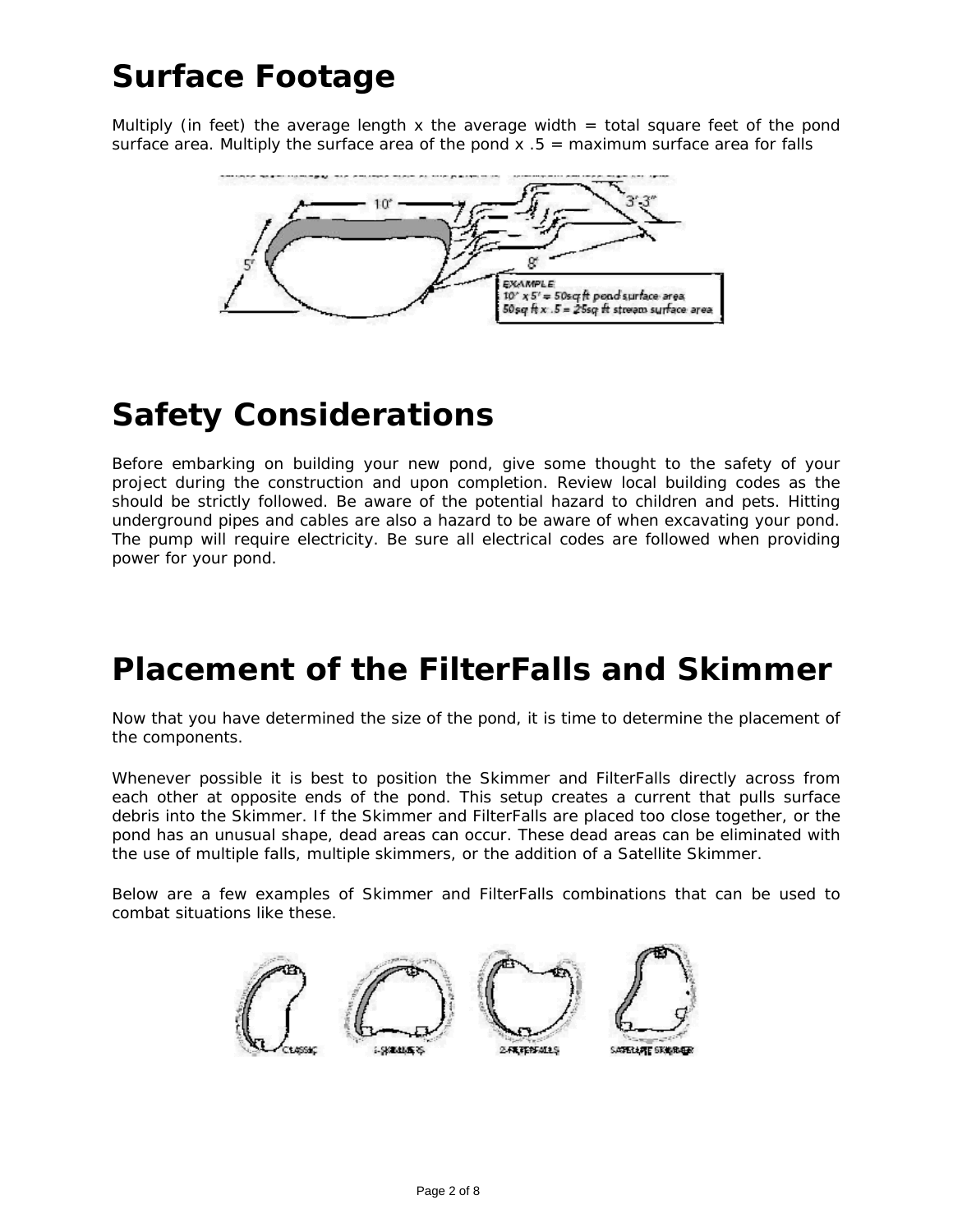#### **Excavation**

If your pond is located in a lawn area, remove sod to an area extending about 6 to 12 inches beyond the perimeter of the pond. Restore the pond outline. If you are planning to

include shelves for bog plants excavate the entire pond area to a depth of 9 to 12 inches. Then use a tamper to compact the soil in the shelf area. Shelves are usually 12 to 16 inches wide. Dig the remainder of the pond to the desired depth, sloping the walls at about a 20° angle as you dig. Slope the bottom toward the center or toward one end. At the lowest point, dig a 4 to 6 inch sump hole. You may utilize the sump hole to drain the pond with a submersible pump. Keep checking the depth of the pond with a long straight board and tape measure.

You can cut a 12" ledge around the perimeter of the pond to provide a flat



surface to install edging materials such as rocks, stones or railroad ties. The depth of the ledge should be sufficient to accommodate the edging materials and underlayment. The edging should extend about 1" to 1-1/2" above the surrounding terrain to prevent runoff from entering the pond. Also the edging will present a better appearance if it overhangs the water by 2 inches or so.



With all the soil removed check to make sure the top edges of your pond are level. The liner cannot be installed properly if the top edge is not level. Excavate or fill and tamp as necessary.

Dig the skimmer hole adjacent to the pond and slightly larger than the skimmer box. Make sure the bottom of the skimmer hole is compacted and level.

Place the skimmer into the hole

and make sure the skimmer is level in both directions and th at the water level will be 1-1/4" to 1-1/2" below the top of the weir opening. Once the skimmer is where it belongs, it is a good idea to place some weight inside of it and the rigid support tube so that it does not move when backfilling.

**\*\*Note:** *All medium and large kits are designed to have a minimum of a 5 ft. head. If less than a 5 ft. head is required, flow must be restricted by 20% (possibly with a ball valve). It is also recommended that the pump be installed on a dedicated power circuit for these kits.*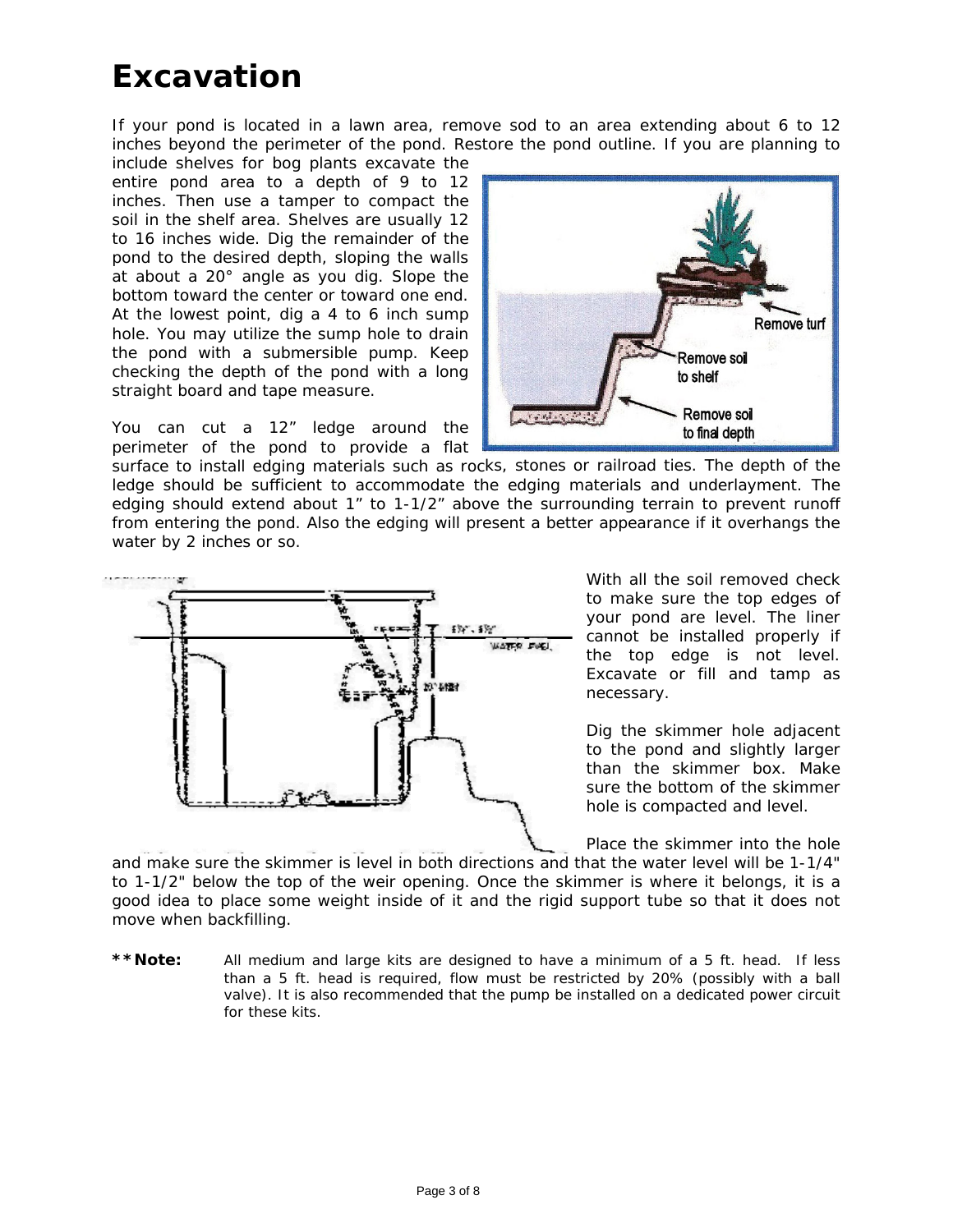# **Positioning the Liner**

Select a warm sunny day to install the liner. It will be more flexible and easier to handle. Remove any sharp objects; rocks, stones, etc. Perform a final check on all of your measurements-length, width and depth of the pond, depth, width and length of pond shelves.

Begin by draping the felt liner underlayment loosely over your pond and gently patting down the felt liner to the shape of your pond. Start from the bottom and work your way to the top.

Now drape the 45 mil EDPM liner loosely over your pond and gently pat down the EDPM liner to the shape of your pond. Place some heavy smooth stones around the perimeter of the liner to hold it in place.

#### **Attaching the Liner**

Hold the liner up against the face of the Skimmer, allowing a minimum of 2" to extend above the top of the enclosure. Leave some excess slack in the liner below the weir opening. This will help alleviate any future strain on the liner connection. Make sure that the front surface of the Skimmer, and the back side of the liner, are clean and free of debris. With a sharp razor knife, cut a hole in the liner for the weir door using the hole in the face of the skimmer as a guide.

When you are finished, pull the liner away from the face of the skimmer. Apply fish-safe silicone around the weir door opening on all four sides. Apply the silicone in a consistent bead approximately ¾" away from the opening itself.

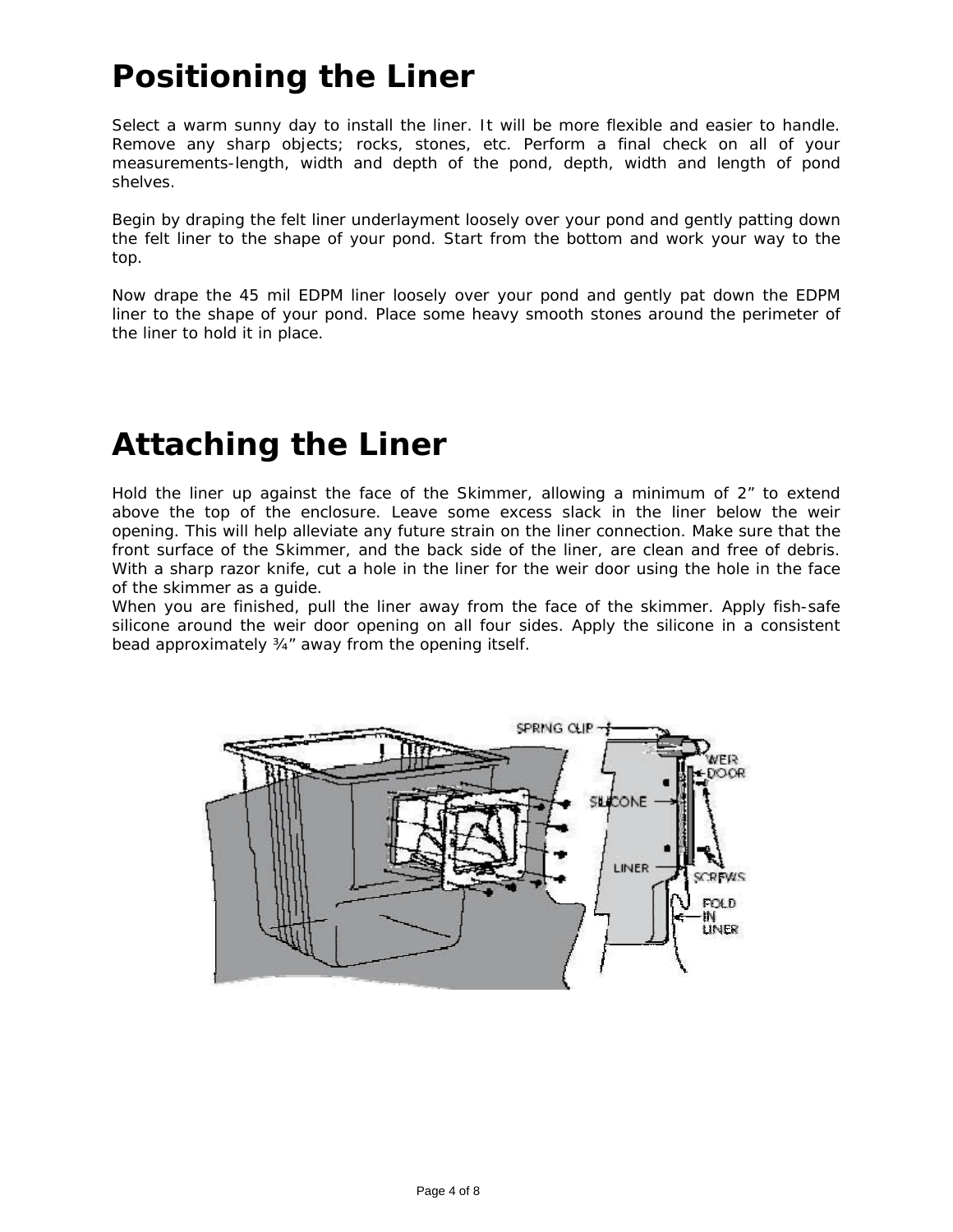# **Attaching the Weir Door**

Unlatch the weir door and lower the door to its fully open position. Insert the weir door assembly through the liner and into the Skimmer opening. The weir door will not simply slip

right into place. With one hand push the bottom of the weir door frame tight against the Skimmer face. With the other hand gently push down on the weir door latch until it clears the top of the opening. Once it does, simply push the weir door assembly into the Skimmer opening until the frame rests against the face of the enclosure.

Line up the holes of the weir door frame with the holes in the Skimmer face. Use a nail or an awl to help line up the holes and pierce the liner in the top corners. Loosely fasten the top corners using two of the supplied 1/4-20 machine screws and serrated flange nuts. Next, install two screws in the bottom corners of the weir door frame. Once you have the weir door tacked at the corners you can install the rest of the screws. Do not fully tighten any screws until all of the screws have been installed.



Use your fingers to hold the flange nut and a hand held screwdriver to tighten the screws. The serrations on the flange nut will grab the plastic

enclosure once it makes contact, eliminating the need to use a wrench. Use caution when tightening the screws. The screws need only be snug for the silicone to make a seal.

#### **Plumbing the Skimmer**

Skimmers are packaged with a pump outlet predrilled in the side of the enclosure. The hole is sized to accept the flexible PVC pipe. Insert the pipe into the hole. The pump outlet is drilled above the water level, so there is no need for this to be a water tight connection.

There is also a hole at the back of the skimmer for the overflow pipe. Bulkhead and adapter are included. Simply cut off the required length of flexible PVC and plumb into the hole in the back of the skimmer. Ensure that the PVC is draining downhill for proper overflow operation.

The Check Valve Assembly should be between the pump and the outlet pipe. The check valve will prevent the water in the FilterFalls from draining back into the skimmer when the pump is turned off.

There are drill-points provided on the sides of the skimmer to show the proper location for the installation of an Auto-fill valve (not included). See the Auto-fill installation instructions for more information.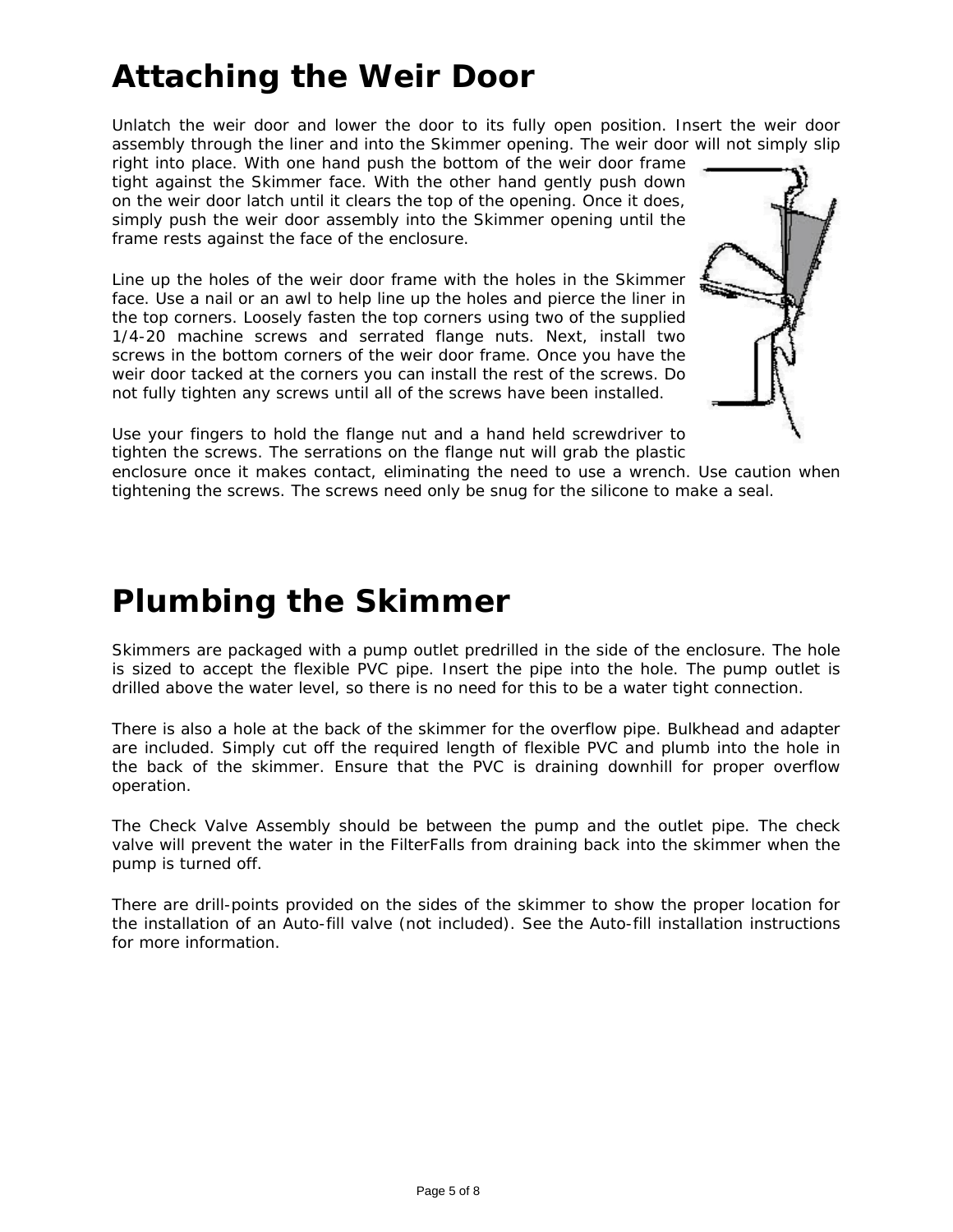# **BULKHEAD INSTALLATION**

It is a good idea to install the bulkhead fitting and proper hose adaptor before setting the FilterFalls. To install the bulkhead fitting, remove the retaining nut and washer. Insert into hole and reattach. Next, tighten the retaining nut by hand and then finish off with a  $\frac{1}{2}$  turn from a wrench.

#### **SETTING THE FILTERFALLS**

It is always recommended that the FilterFalls be placed on undisturbed soil if possible. If the installation calls for the FilterFalls to be elevated above existing grade, it is critical to compact the area thoroughly. This will ensure that the FilterFalls will not settle out-of-level over time. The use of concrete blocks or bricks under the falls to raise it up will help reduce the chance of settling. The FilterFalls can be placed adjacent to the pond edge to create a single waterfall, or pulled away from the pond to create a streambed effect.

Once you have placed the unit, make sure it is level from side to side and check the level from front to back. FilterFalls should always be installed tilted slightly forward about  $\frac{1}{4}$ . This will ensure that water never leaks out over the back of the enclosure. When you are finished positioning the unit, it is a good idea to weigh it down with a few rocks to keep it in place while you backfill and make your liner connection. Do not completely backfill the FilterFalls until all of your plumbing connections are made and the liner has been attached.

# **LINER ATTACHMENT**

Pro Series FilterFalls come equipped with a solid spillway, threaded inserts and a 'U' shaped wrap-around flange. This combination of features produces the best seal available on the market today. Start by positioning the liner. Pull the liner up the face of the FilterFalls and drape a minimum of 6" of liner over the top of the enclosure. Leave some excess slack in the liner below the spillway. This will help to alleviate any future strain on the liner connection. With the liner firmly in place, use a sharp razor knife to cut the spillway opening in the liner using the inside of the spillway as a guide see below.

Pull the liner away from the face of the enclosure. Make sure that the front of the FilterFalls and the back side of the liner are clean and free of debris. Apply a consistent bead of fishsafe silicone to the face of the FilterFalls along the center line of the threaded inserts. Return the liner to the face of the FilterFalls. Attach the liner flange to the FilterFalls, starting with the center screw first, and then work out toward the sides of the spillway. It may be necessary to first pierce the liner with a nail or an awl before inserting the screw. Do not fully tighten any screws until all the screws have been installed. Once completed, trim away any excess liner as needed.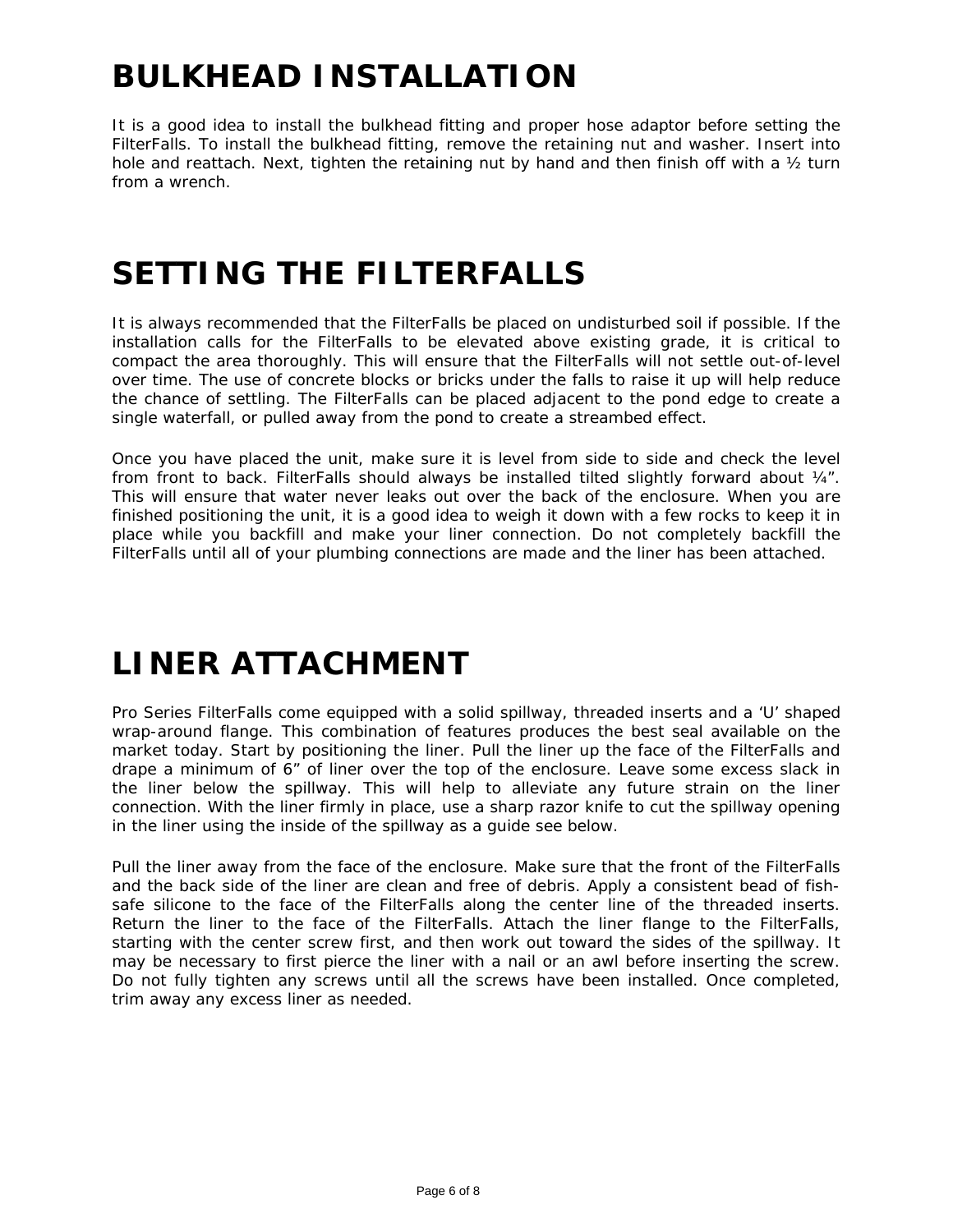

#### **Add Rocks and Gravel**

After the skimmer and FilterFalls are installed, you may add rocks and gravel to your pond. This reduces pond maintenance and provides surface area for bacteria to live. Fish waste and other organic matter will fall to the pond bottom and get broken down by the bacteria living in the gravel and rocks. The rocks and gravel also help reduce UV rays and animal damage, as well as hold down the pond liner during high ground water conditions.

Start at the deepest part of your pond and work upwards, placing the larger boulders first and filling in with progressively smaller rocks. Be careful not to damage the liner. Next fill in all the remaining areas with gravel.

#### **Fill the Pond**

The gravel and rocks should now be rinsed and the pond emptied of the muddy water. Then fill the pond. As the pond fills you may remove the stone weights to prevent over stretching of the pond liner. Trim excess liner material after the pond is full. However leave enough material around the perimeter to extend under the edging material plus a few inches beyond the edging stones.